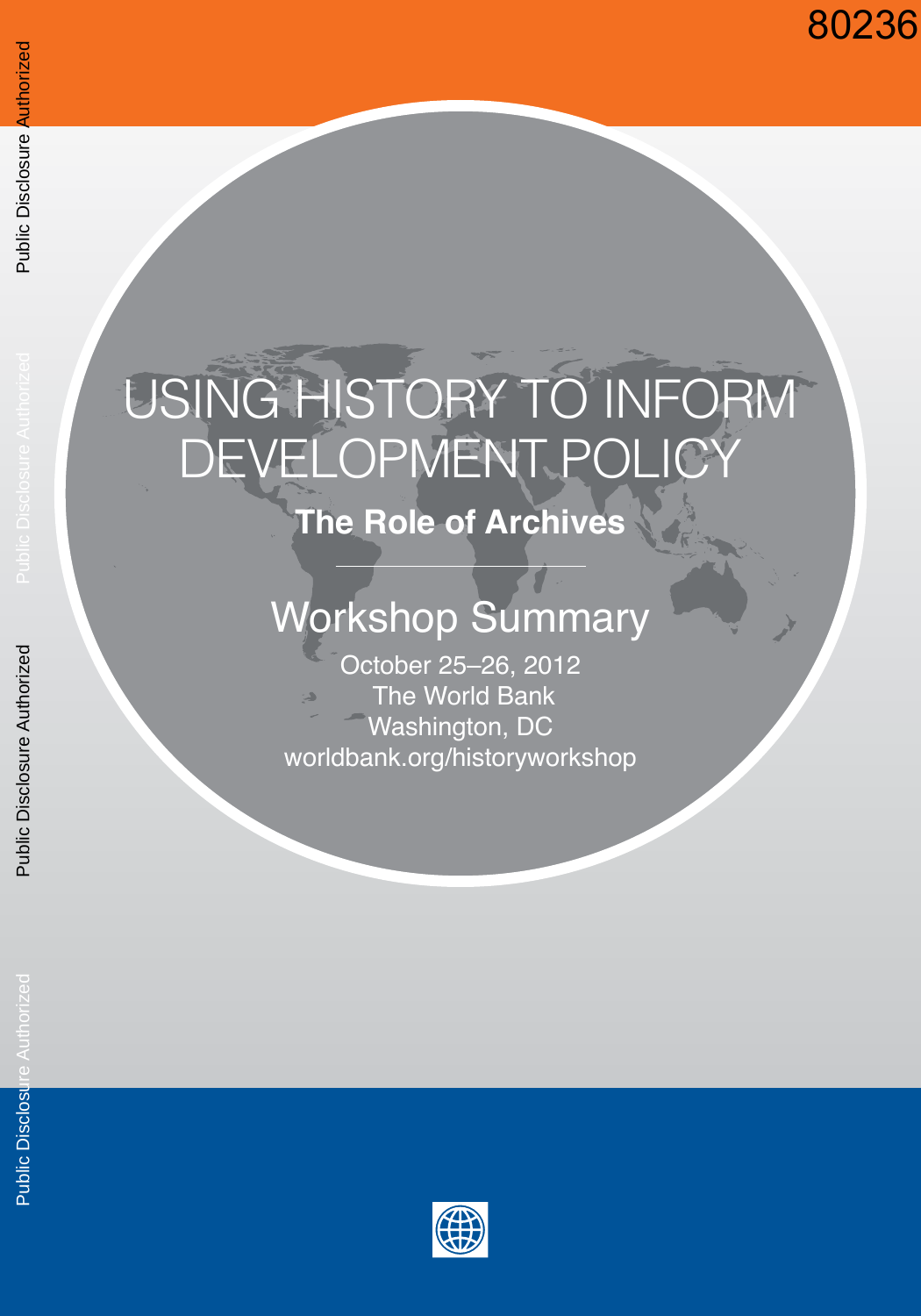## Keynote Address

### Glance Back, Drive Forward: Reflections on the World Bank's History



#### **Devesh Kapur**

Madan Lal Sobti Associate Professor for the Study of Contemporary India and Director, Center for the Advanced Study of India, University of Pennsylvania dkapur@sas.upenn.edu

#### In a sense, the history of changing ideas of development is most encapsulated and embodied in the history of the World Bank itself

The title of this talk relates to one of my first interviews with former World Bank president Robert McNamara, conducted for the book *The World Bank: Its First Half Century* (Washington, DC: Brookings Institution Press, 1997). My coauthors and I were asking him about various incidents, and he would spend barely a minute on our question and then shift the topic to what he was doing then, such as agricultural development in Africa (his passion at the time).

Reflecting on this, one of my coauthors, John P. Lewis (who had briefly served with McNamara in the Kennedy administration), remarked that if McNamara were to drive a car, he would almost never look back through the rearview mirror.

A few years later, as we were nearing completion of the book, a new president of the World Bank came in and he invited us to his house. He said that he wanted to learn from the history. So we went there, and as soon as we sat down he said, "Well, let me tell you the 10 things I'm going to do, all these innovations." So he went through the 10. I, being much younger then and therefore much

less prudent than my coauthors, unwisely went through each of the 10 innovations and how and when the Bank had already tried them and with what consequences . . . at which point the interview was over and we left.

What that experience taught me is that by definition



everything is innovative if there is no history. Without history, there is no past; everything is new.

I have to confess that writing the Bank's history was personally expensive for all of us. We weren't paid in the last year and it was financially hard. But I have to say that it was the most fabulous intellectual experience anyone could have. Especially for me, as a young scholar starting off in his career, writing the Bank's history was like being a kid in a candy store. The sheer intellectual range—issue areas, countries, people whom one got to meet and interview, talk to, read about—was unparalleled, and I would never exchange that experience for anything.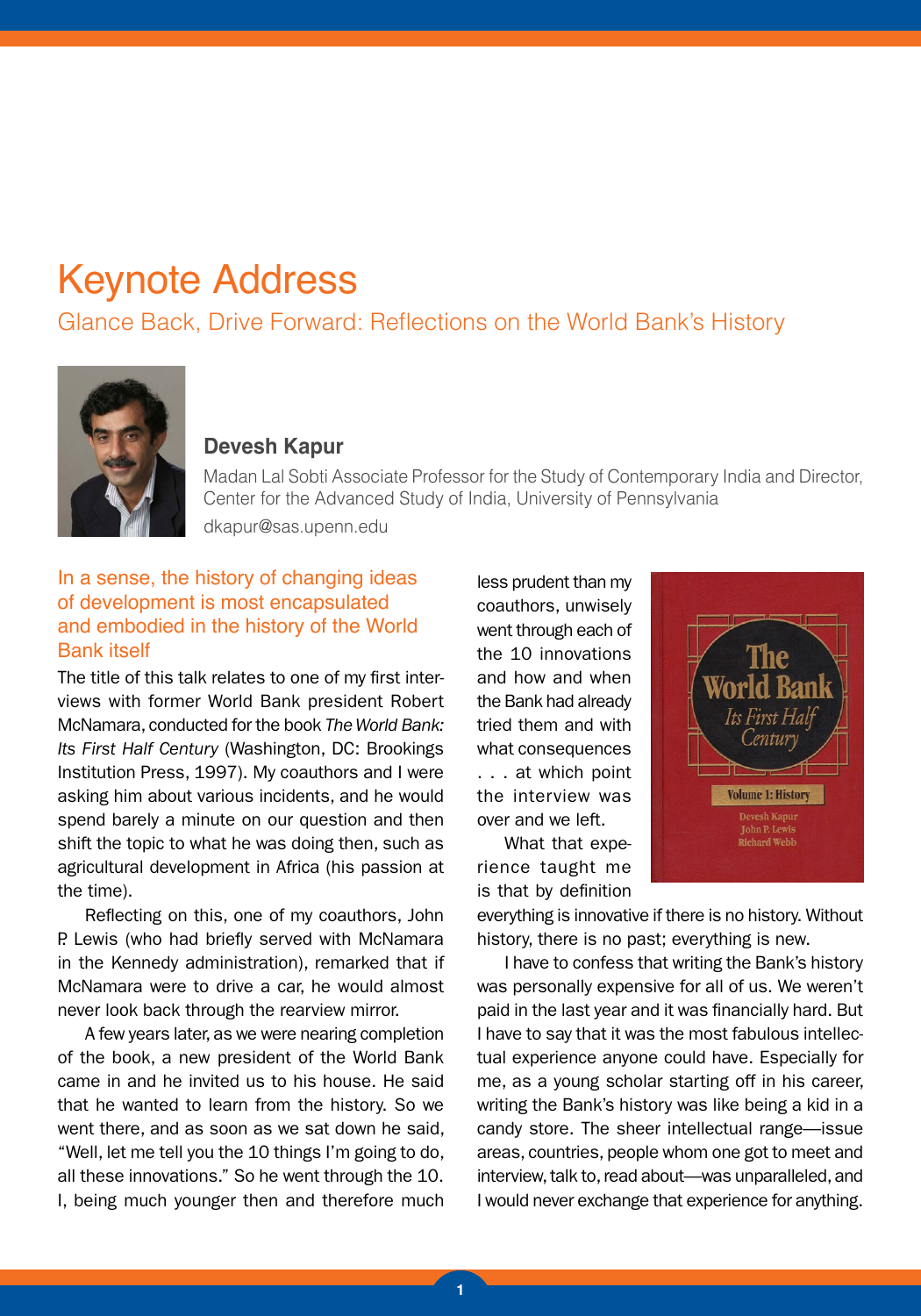I owe a deep debt of gratitude to many people in the Bank—and to its archives (and archivists) and a small treasure-house few people have access to, the Executive Directors' Library, which also houses the transcripts of all the Board meetings. I still have warm memories of that archival experience. Some of you who are older might remember a person called Ernie Stern—perhaps one of the most powerful senior managers in the Bank's history. I must have read around 24,000 memos by Ernie Stern alone. And I have to say that if you ever want to teach participants in the Bank's Young Professionals Program how to write concisely and precisely—and sometimes with brutal frankness—get them to read his memos. For me, reading those memos was a wonderful way to learn about what was happening around the world—and in the Bank.

#### Demystifying the Bank

What I wanted to share with you is what we sought to do in writing the Bank's history and my reflections on the broad themes, the principal threads as it were, of that history. I think first of all we wanted to demystify the Bank, in the sense of just laying it open more, especially to developing countries. Much to our regret, despite all the efforts and resources that went into writing the Bank's history, for many years the book was virtually invisible. It was reviewed almost nowhere. We wanted to have it translated and brought out in cheap editions in the languages of the developing countries. That was the way to empower them, not by having it circulate in a very expensive edition that hardly anyone could afford. But that did not happen. Fortunately, now it is freely available on the web.

We also wanted to have a sense of what the Bank meant for its principal stakeholders—the borrowers and major shareholders. So we put together a parallel volume that looked at aspects of the Bank's history from specific vantage points. Indeed, the usual parallel when we think about history is the Rashomon analogy that there is a subjectivity of perception depending on one's vantage point. To this end we invited various well-known people to write papers on different subjects, whether a view

from capital markets, from a low- or middle-income borrower, or from a major nonborrowing shareholder. I have to say that the attempt was not very successful—in part because many of the authors had little access to related historical records on their end—and we had to put in a lot of effort to improve many of those papers.

That experience taught me two lessons: First, just because someone is a big name does not mean that that person can write thoughtful and well-researched papers. And second, the history of the development of many countries is better found in the archives of the Bank than in the countries themselves. The second fact should not be forgotten, for it tells how records are kept by countries themselves, how they think about their own histories.

Unlike for the first Bank history, in this case there was consensus that one of the authors should come from a developing country. Originally, the current prime minister of India, Manmohan Singh, was considered as a coauthor along with John P. Lewis, a Princeton University professor who had a long and distinguished career in the development field, especially in South Asia. The Bank, however, made the point that the expertise of both prospective authors was in South Asia and a more diversified expertise might be better. So Richard Webb, who had been the governor of the Central Bank of Peru and had worked at the World Bank in the 1970s, became the second coauthor. I joined as the head of research and gradually became the third coauthor. So that is the background on how I got involved in the project.

#### A History of Ideas

If we ask ourselves what the big themes of this history are, I think the fundamental guiding principle, what we sought to write about in this history, was a history of ideas—the ideas that have shaped development. In a sense, the history of changing ideas of development is most encapsulated and embodied in the history of the World Bank itself. What struck me then—and continues to strike me now—is how strongly the Bank, and the ideas that have shaped it, are rooted in and influenced by the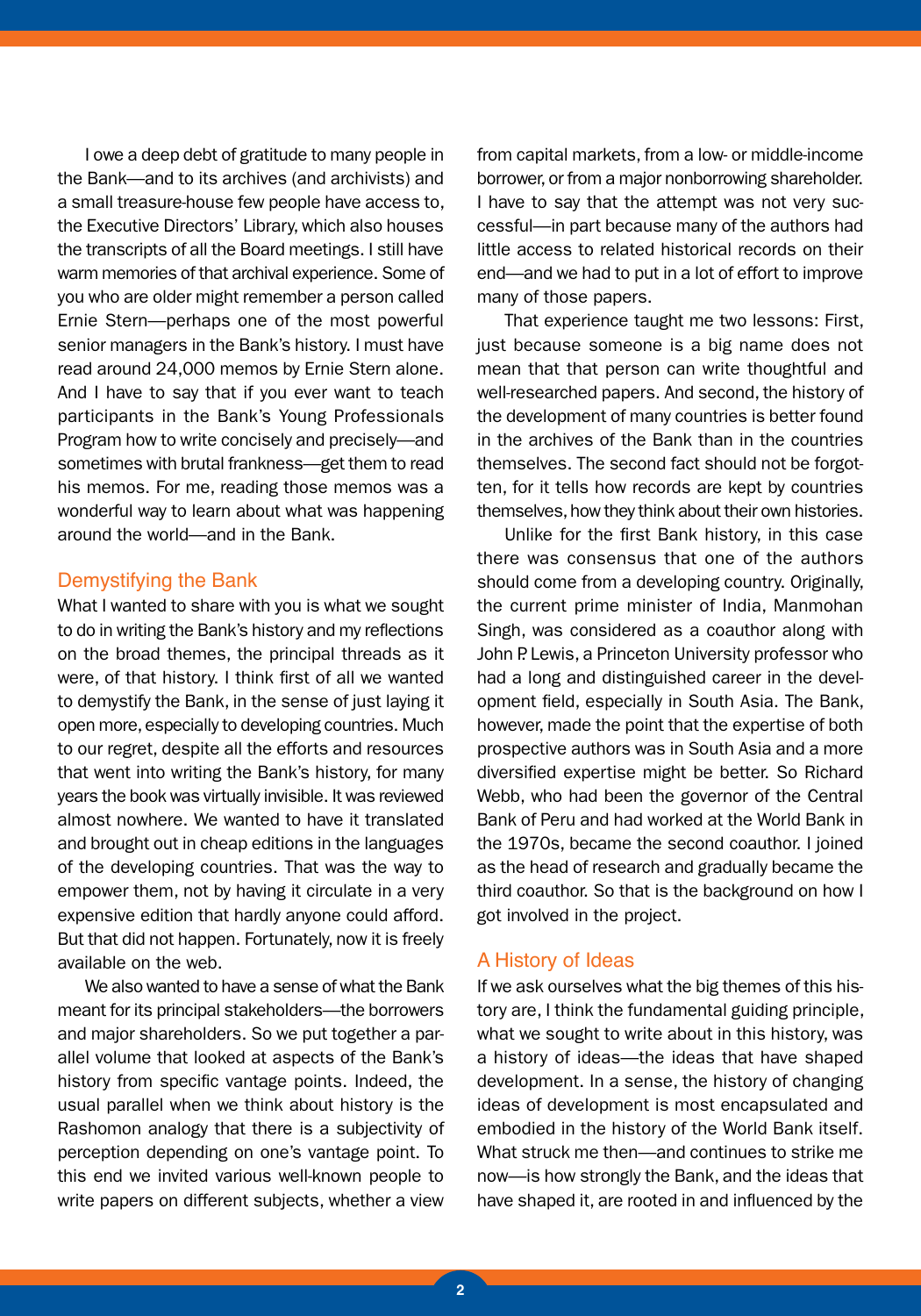Anglo-Saxon world, whether through language or the enormous influence that university economics departments, especially in the northeastern United States, have always had and continue to have on the Bank.

In the 1950s planning (and planning models) was the flavor of the day among academics in the economics departments of elite northeastern universities (and in the United Kingdom). A quarter century later the same elite northeastern universities said what a terrible idea it was. If the Harvards and MITs were pushing planning in the Bank in the 1950s—fast-forward to 60 years later, the same small set of elite universities is shaping the latest new ideas (or fads, depending on one's point of view), such as randomized trials. In between there have been social cost-benefit analysis, general equilibrium models, cross-country regressions—ideas that have modest half-lives, alive only until they are pushed aside by the next set of ideas, all of which are as much about the incentives of academia as they are about development.

Make no mistake; I am not putting a value judgment on the interplay of ideas between academia and the World Bank. That's just the way it was. And I do believe that it continues to be like that, for better and for worse.

In the history of ideas, one of the things you see, then and now, is a perennial tension that the Bank has faced with respect to development: is it about people or countries? A poignant example is a personal memo that World Bank President Barber Conable wrote to then chief economist Stan Fischer, after returning from a trip to Africa that included a visit to a country in the Sahel. In the memo Conable said that this country was a giant sandbox—what could the Bank do there? Indeed, one could argue that the best thing the Bank could have done there was to give everyone in that country a oneway ticket out of it. And herein lies the problem. Should the Bank care about a country or about the well-being of the people of that country, whether they live there or somewhere else? But of course the structure of international organizations is such

that it is necessary to work with the countries first, and then with people.

This tension around sovereignty has also been reflected in perennial debates on governance and lending. Poorly governed *countries* are less deserving of Bank lending, but the *people* of the same countries are in greater need of lending—precisely because they need help to counter the adverse effects of poor governance. But more lending might simply be pouring water onto sand.

#### The Context Shaping the History

A second thread that runs through the Bank's history (and that was bypassed in the first official history of the Bank) is just how much its history until the late 1980s was shaped by the Cold War. This fact comes out repeatedly through that history. The person who really made the Bank in a sense, its second president, John McCloy, was serving as president of the Bank at the same time that he was also engaged in laying the foundations for the U.S. Central Intelligence Agency. Now that's a very interesting juxtaposition—something that would become impossible in later years. But it shows that in the Bank's early years the relationship for those at the top was seamless, and certainly the relationship between which countries to favor in lending and which not to was very much shaped by the Cold War–driven geopolitics. Given that relationship, it is not surprising that Keynes was insistent that the Bank not be located in Washington. He wanted it to be located in New York, believing that Wall Street's influence could be leveraged to counter political pressures from Washington, because he knew that location mattered and that the location would also shape influence.

If one looks back at the Bank's lending in the 1950s, it was directed almost entirely to the rim countries around the Soviet Union. Only after Castro came to power in 1959 did the Bank really begin to focus on Latin America. It made almost no loans to the region in the 1950s. In the 1970s, as the Cold War shifted to Africa, the Bank steered its course accordingly. This, of course, was valid only until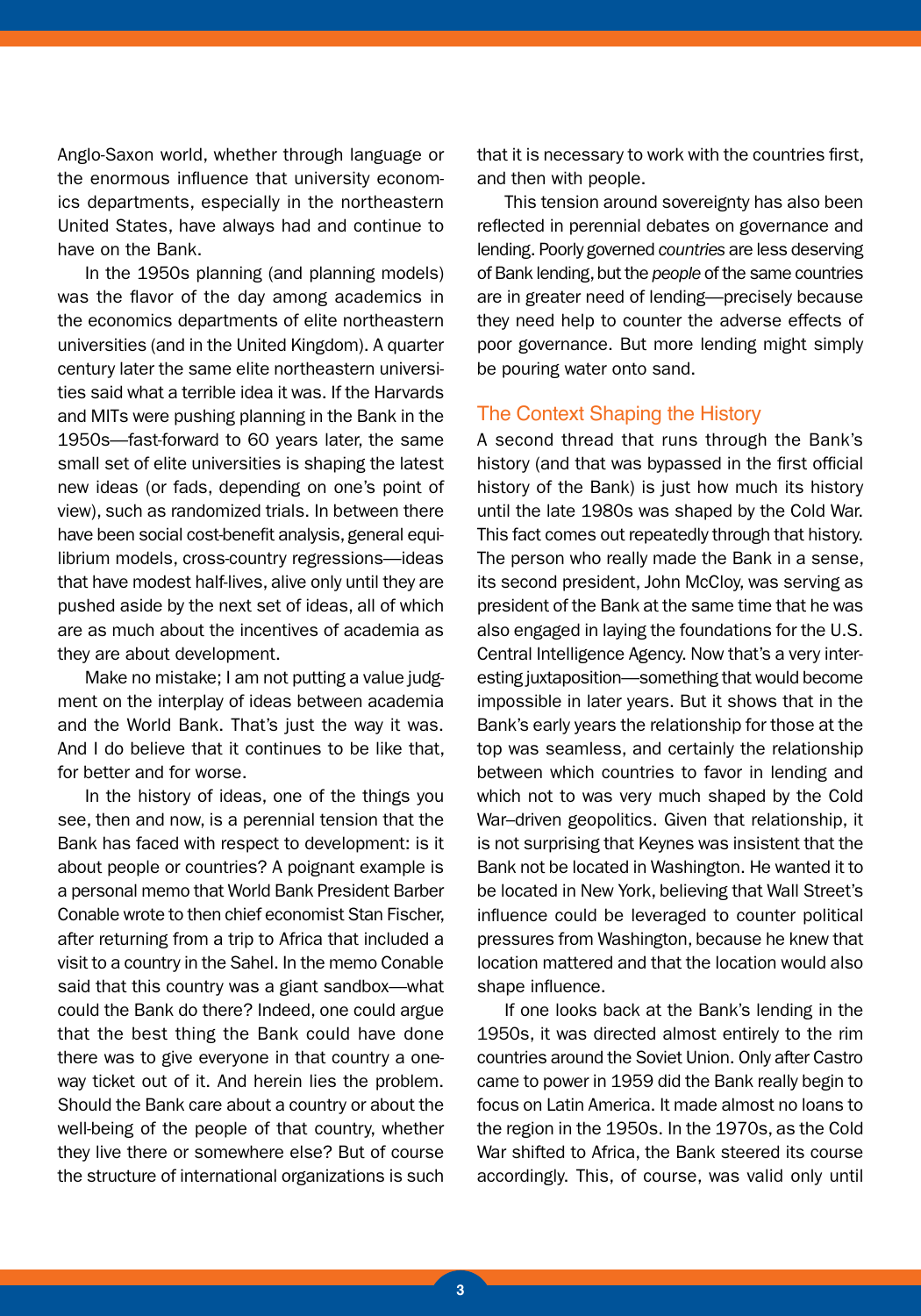the end of the Cold War, but I think that it certainly affected the DNA of the institution.

The other part of the context that has shaped the Bank is the nature of the competition that it has faced. This began with the International Bank for Reconstruction and Development—IBRD. The *R* was dropped almost immediately, as soon as competition from the Marshall Plan drove the Bank out of the business of reconstruction in war-ravaged Europe. In the 1950s the biggest potential competitor was the U.S. Ex-Im Bank, and the Bank's management lobbied hard to try and shut it down. In the same decade the Bank also lobbied hard against the creation of IDA (the International Development Association). But once it became clear that such a fund might be lodged in the United Nations, the Bank turned around and brought IDA under its umbrella. The Bank did not take competition from regional development banks seriously until the 1990s, by which time several of them had grown to a comparable size in their region.

Throughout the Bank's history its relationship with foreign aid has been mixed. As a coordinator of and secretariat to the DAC (the Development Assistance Committee of the Organisation for Economic Co-operation and Development), the Bank has welcomed the complementarity of foreign aid to its own role. But the relationship has been contentious as well, with the Bank believing that the foreign aid driven by foreign policy concerns crowded out the discipline that the Bank sought to impose on its borrowers. And of course the biggest competition in the 1970s and around the 2000s was financial markets. One can't understand the Bank's nonperformance in Latin America in the 1970s unless one realizes how easily the region's countries could access global finance from private banks, desperate to recycle their huge surpluses of petrodollars. And I'm absolutely sure that in the next phase of the history of the World Bank we'll be looking at the competition from China.

#### The Search for Autonomy

A third theme that emerges from our history is the agency of the Bank. How autonomous is the Bank

in doing what it wants to do? What are the forces from which it seeks autonomy? And I have always felt that this is not well understood: a key trait of the Bank that has shaped its autonomy has been its financial design. Indeed, for any organization, financial autonomy is the key to functional autonomy. That was one reason why the Bank, in the early decades, worked very hard to prove itself as a bank, and there were numerous occasions when the Bank's management balanced the influence of the White House and the Treasury with counterpressure from Wall Street.

But the United States had less leverage in the day-to-day running of the Bank than is commonly understood, and even less in later years. The influence was more strategic: shared understandings on country and sectoral priorities and no-go areas, on the scale and timing of capital increases, and of course on the selection of the Bank's president and often its senior management as well. By itself the United States could not vote down loans or the annual budget, which has by and large been a consensus affair.

Surprisingly, except for one incident that I'm aware of, the Board of Executive Directors has not used the annual approval of the budget to pressure the Bank in any significant way. That exception was in 1986, when Barber Conable had just joined as the new president—and it was meant as a signal that led to the major reorganization of 1987, which was a traumatic experience for the Bank.

The critical pressure point on IBRD has been at the time of capital increases. In each capital increase major shareholders have sought to shape or reshape the Bank's policies. But because capital increases occur so rarely (just four times in the case of IBRD: in 1959, 1979, 1988, and 2010), major shareholders have looked to other mechanisms to pressure the Bank.

Two additional points relating to the Bank's capital are worth noting. First, the importance of the paid-in portion of the Bank's capital in its equity declined over time, and annual transfers from net income became the principal source of increases in the Bank's equity. And second, the comfort afforded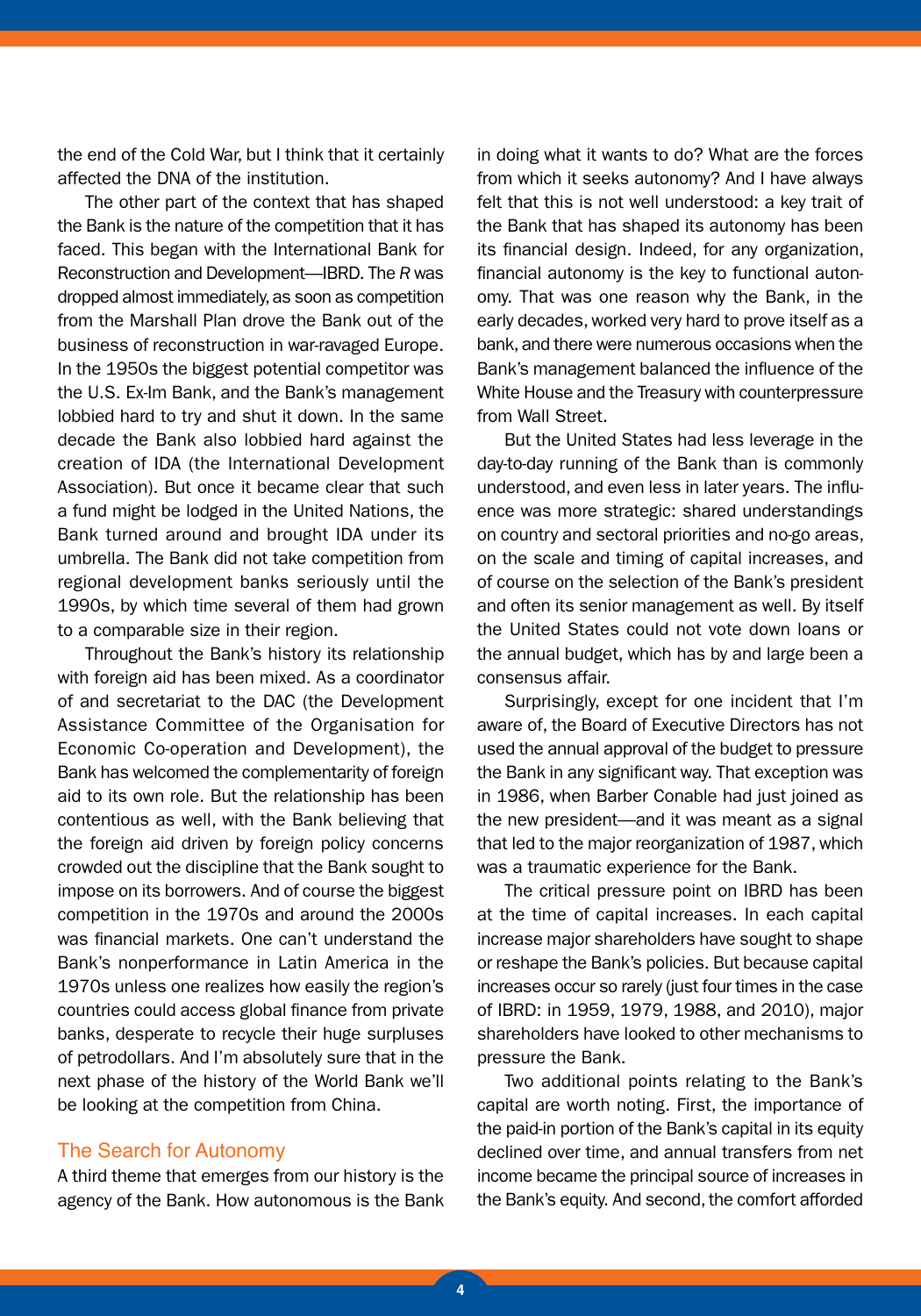to capital markets by the callable-capital portion of the Bank's capital waned over time with the realization that if it were ever called all bets would be off. Instead, borrowers' scrupulous record in servicing their debts became more important. These trends, however, were not reflected in concomitant changes in the Bank's shareholding.

What fundamentally changed the Bank's search for autonomy, as well as what it sought to do with it and how it sought to achieve it, was the creation of IDA. While IDA allowed the Bank to expand both the scope and the scale of its lending, it also—if one simply scrambles the letters—made the Bank in some respects like AID (the U.S. Agency for International Development), politicized and bureaucratized. The pressures on the Bank from major shareholders grew over time, and the window through which those pressures arrived was the replenishment of IDA.

If larger nonborrowing shareholders have used capital increases and replenishments to advance their agendas, smaller nonborrowing shareholders have given the Bank "trust funds" to lubricate their own. While trust funds undoubtedly have some beneficial effects, they do subvert the governance of the institution, since they mean that the budget approved by the Bank's Board does not fully reflect the institution's operational priorities. It is interesting that the Bank has always been careful about telling developing country members about the dangers of off-budget financing and its implications. Trust funds in some sense are really no different than off-budget financing.

#### The Role of Contingency

A fourth theme that emerges in the Bank's history is the role of contingency. The social sciences are not very comfortable with contingency because science is science and one should be able to generalize. But whether in the histories of individuals or organizations, contingency plays a far bigger role than we think. And I will tell you a story that illustrates this. I could make a case to you that the reason I'm standing here is the PLO (the Palestine Liberation Organization). Why would you think that the PLO has anything to do with it?

Well, in 1980 the PLO applied for observer status at the World Bank–International Monetary Fund meetings. The Bank had rapidly expanded lending under McNamara in the 1970s. But in the aftermath of the 1979 (second) oil shock it was being shut out of global capital markets. In the early decades the Bank, under its Articles of Agreement, needed a country's approval to borrow in its capital markets, and at this time the Bank's borrowing program was facing constraints. IDA was once again being argued on Capitol Hill. McNamara, who was never very popular on the Hill, desperately needed to get IDA through as well as a much-needed capital increase. The last thing he wanted was for the PLO to attend the annual meetings in Washington, which would have sent members of Congress into apoplexy.

Under the rules of the Bank at that time, the Board of Governors had to approve any entity's request for observer status. Let us just say that the voting process was handled creatively, and the decision not to invite the PLO went through with the narrowest of margins. This led to strong reactions among the PLO's supporters. Later, amid the uproar, a committee chaired by Robert Muldoon, then New Zealand's prime minister, was appointed to review the electoral process, which had clearly been shaped to get the desired outcome.

With the PLO denied permission, McNamara had dodged a bullet in Congress, but he faced another problem. The only countries that then had the money to support the Bank's growing borrowing program were Middle Eastern countries, especially Saudi Arabia. The Bank was negotiating a large borrowing from the Saudi Arabian Monetary Agency, and the Saudis were furious at the way the Bank, as they saw it, had (mis)handled the PLO observer vote. Now one interesting thing—and I'm sure many of you are aware of this—is that when important countries become upset at the Bank, one way that the Bank has tried to placate them is to give them a senior management appointment.

Indeed, this incident had several consequences. Around this time the Bank's chief economist, Hollis Chenery, was stepping down, creating an opening. The search committee that was formed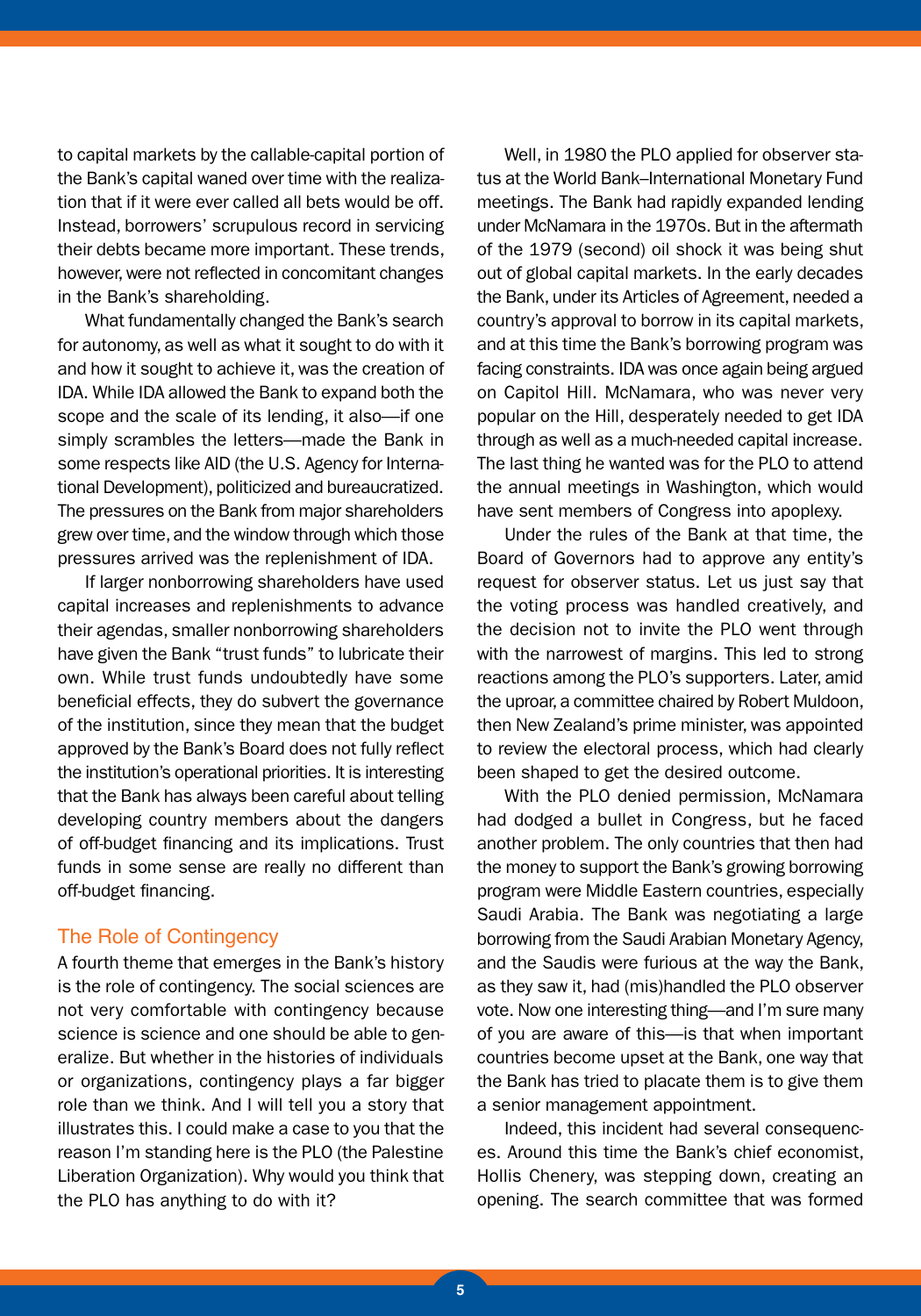recommended Michael Bruno, the governor of the Bank of Israel and an Israeli citizen. At that point in time this choice was not going to go down well. So Bruno was passed over (he would become chief economist of the Bank a decade later and the PLO would be invited as an observer in 1994, following the signing of the Oslo Accord between Israel and the PLO), although there were some other factors as well. Anne Krueger became chief economist instead, and her staunch pro-market views had significant effects on the Bank's intellectual role. Important for my purposes—and the reason that I am standing here—is that Ibrahim Shihata (who was from Egypt) was appointed as the Bank's general counsel, the first from a developing country.

Shihata was one of the most influential general counsels of the Bank and the architect of the Multilateral Investment Guarantee Agency. But he also played a key role in protecting the writing of our official Bank history. Under the terms of the contract that was signed when we began to write the history, we had full access to all Bank documents and correspondence. But the Bank retained the right to ask the authors to excise any direct quotation that might adversely affect relations with a member country. My coauthors and I felt that we wanted to tell the history by using as much as possible what the Bank's staff and management had produced the countless memos and reports. In other words, by using the Bank's own words rather than simply putting our interpretation on them.

So we decided to force the issue not by having a few quotations but by having thousands of them, because if the Bank decided to kill direct quotations, it would have to kill the entire official history. Shihata was sympathetic to the idea, and despite the pressure he strongly backed us and ensured that we were not asked to cut any quotation or change any interpretation. And so the role of contingency, the PLO, and the Bank's history are interlinked. Now one could always argue that with any contingency, as with all histories, we never know what the counterfactuals would have been. And that, of course, always makes for interesting discussion.

#### Institutions and Organizations

A fifth theme that emerges is the distinction between institutions and organizations. The role of institutions in development has received much attention in the past two decades. One can think of the Bank (along with the International Monetary Fund and the United Nations) as part of the postwar institutional architecture of global governance. But if one closely examines the internal workings of the Bank—that is, the Bank as an organization rather than in its institutional guise—one gets the sense that institutions might be the skeleton but that organizations provide the flesh and blood. While numerous institutions have been set up, few have developed the organizational capabilities and competencies that make them actually function over the long term. (One can have an independent central bank with all the formal features that economists love. But if one puts a bunch of monkeys in charge of an independent central bank, that independence will be moot.)

It is this singular feature of the history of the Bank as an organization—how it grows over time, its much greater diversity in terms of nationality or gender or the country of location of staff. But as the Bank grows, its history is also a story of how the very success of earlier years propels it into becoming a much larger organization, and as that happens the barnacles of bureaucracy begin to encrust the institution with procedural fealty. The Bank began to OD on ODs (Operational Directives). (Having to read these was by far the most painful part of writing the history.) While multiple bureaucratic layers and complex systems and procedures are inevitable for large organizations, they do have an adverse impact on creativity and particularly on the willingness to take risks. Taking swipes at bad projects is easy; knowing the costs of not undertaking good projects because of greater risk aversion is much harder.

#### Thinking about Performance and **Accountability**

This leads me to my sixth historical thread: how should we think about the Bank's performance and accountability?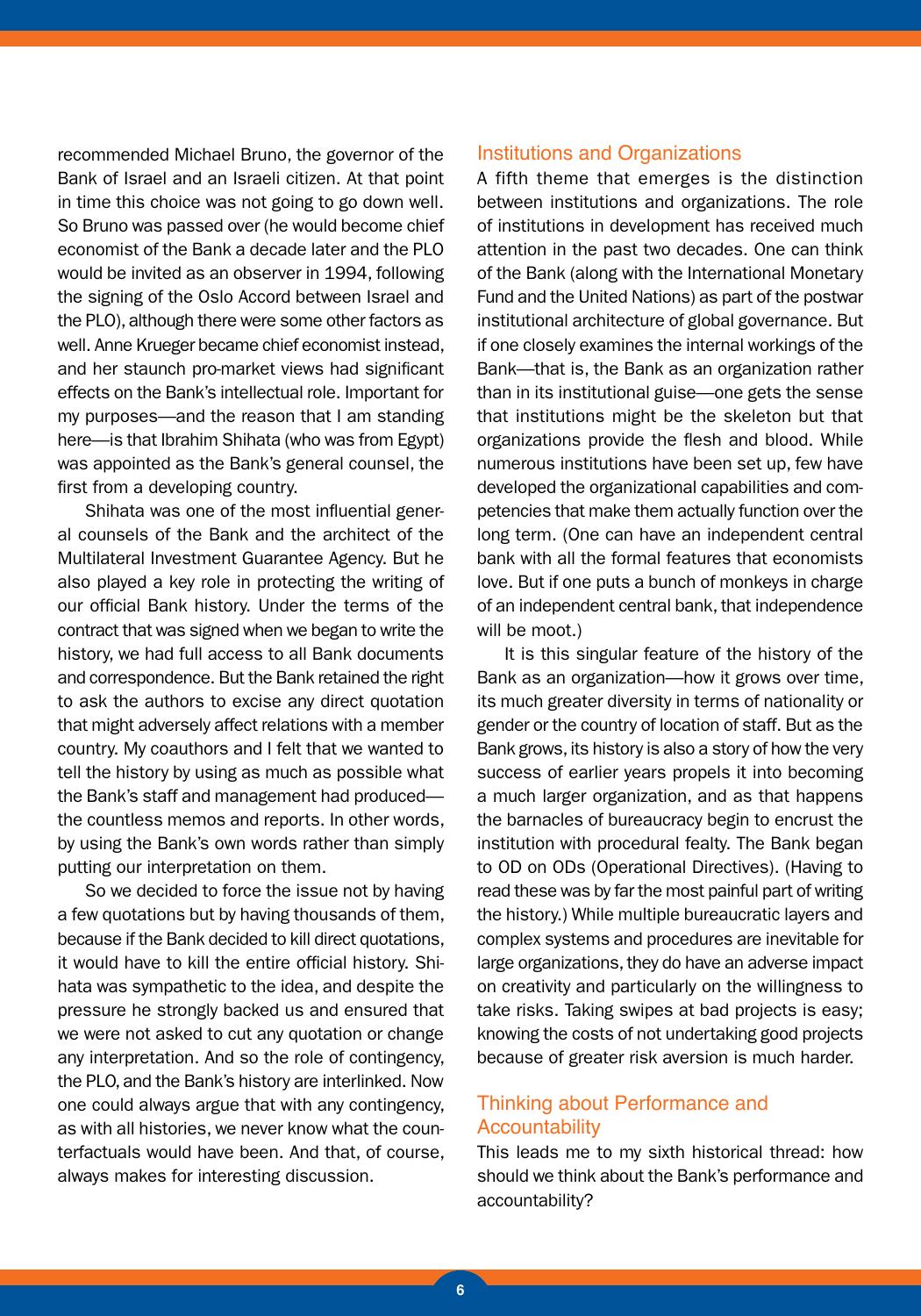After I wrote my first draft chapter, my senior coauthors each took me out for lunch. I was much younger than they were, and my first draft was very critical of the Bank: this has failed, that hasn't worked, this was oversold, and so on. Richard Webb returned my draft with the pages swamped with red ink. He said that I should consider taking out every adjective and adverb—their abundance signaled that I was being intellectually lazy. The adjective and adverb, he argued, must come into your readers' minds from the strength of evidence and the logic of the argument rather than by being force-fed to them.

My other coauthor, John P. Lewis, who had worked on development for nearly four decades, like a good American used a sports analogy. He said, suppose someone from Mars came down and was taken to a baseball game. And someone said, look, this guy is a tremendous hitter; his batting average is .350. The man from Mars would say, my God, a 65 percent failure rate! And Lewis said, look, only if you know how hard the game is would you appreciate that a batting average of .350 is actually pretty darn good. If development were easy, why would one need the Bank?

One of the things, of course, about the Bank is that it succeeds best in countries that need it the least: the Chinas, Japans, and Koreas. And it fails most, of course, in the countries that need it the most—but where others fare scarcely better.

A bean-counting approach to performance outcomes can have its own perverse effects. This happened in the 1990s, when we were writing the history, and made the Bank much more risk averse than it had been and in some ways less intellectually honest about the development enterprise. It failed to defend the position that development necessarily entails risks and trade-offs and hence failures are inevitable. How does one know whether doing 10 projects painstakingly, with all the bells and whistles that lead to "success," is better for the overall development enterprise than doing 20 projects with a 30 percent failure rate? Is it more fruitful to think less about failures per se and to

think carefully about who bears the cost of those failures?

An important indicator of the Bank's performance—but one that cannot be picked up through more quantitative analysis of the Bank—is its role in killing off bad projects. Only if one looks carefully into Bank documents does this unheralded contribution of the Bank become apparent, since almost by definition a project that is nixed does not show up in official performance indicators. An issue much debated today might help illustrate this point: the Bank's role in combating corruption.

Some have argued that the Bank did not pay attention to this key issue in the early decades. One explanation may be that it did not do so because corruption wasn't that big a deal then. A second explanation might lie in the changing perception of the sacrosanct nature of sovereignty and the willingness of the international system to question its limits. A third might be that even when the issue's salience was becoming apparent, the Bank took an ostrich-like approach and simply tried to ignore it.

The historical record is more complex. To take an example: In the early 1950s a senior manager of the Bank visited Cuba and met with Batista, the then president. At a managing committee meeting he reported back, saying that since "Batista is a corrupt bastard" the Bank should not give him a cent. That was it. There was no thick report with multiple annexes and chest-thumping.

Indeed, in the early years specific lending decisions drew considerably on staff with deep sectoral experience. Thus the documentation making the case for the first loan to a developing country—to Chile for electric power—was just a few pages. Decades later the documentation for Bank-financed electric power projects would be far thicker. Yet there is no evidence that the later projects performed better than the first. One could argue, of course, that one is comparing apples with oranges. But this example also tells a little about the changing human capital composition in the Bank. People with deep sectoral experience gradually got pushed out, especially by economists after the creation of the Young Professionals Program.